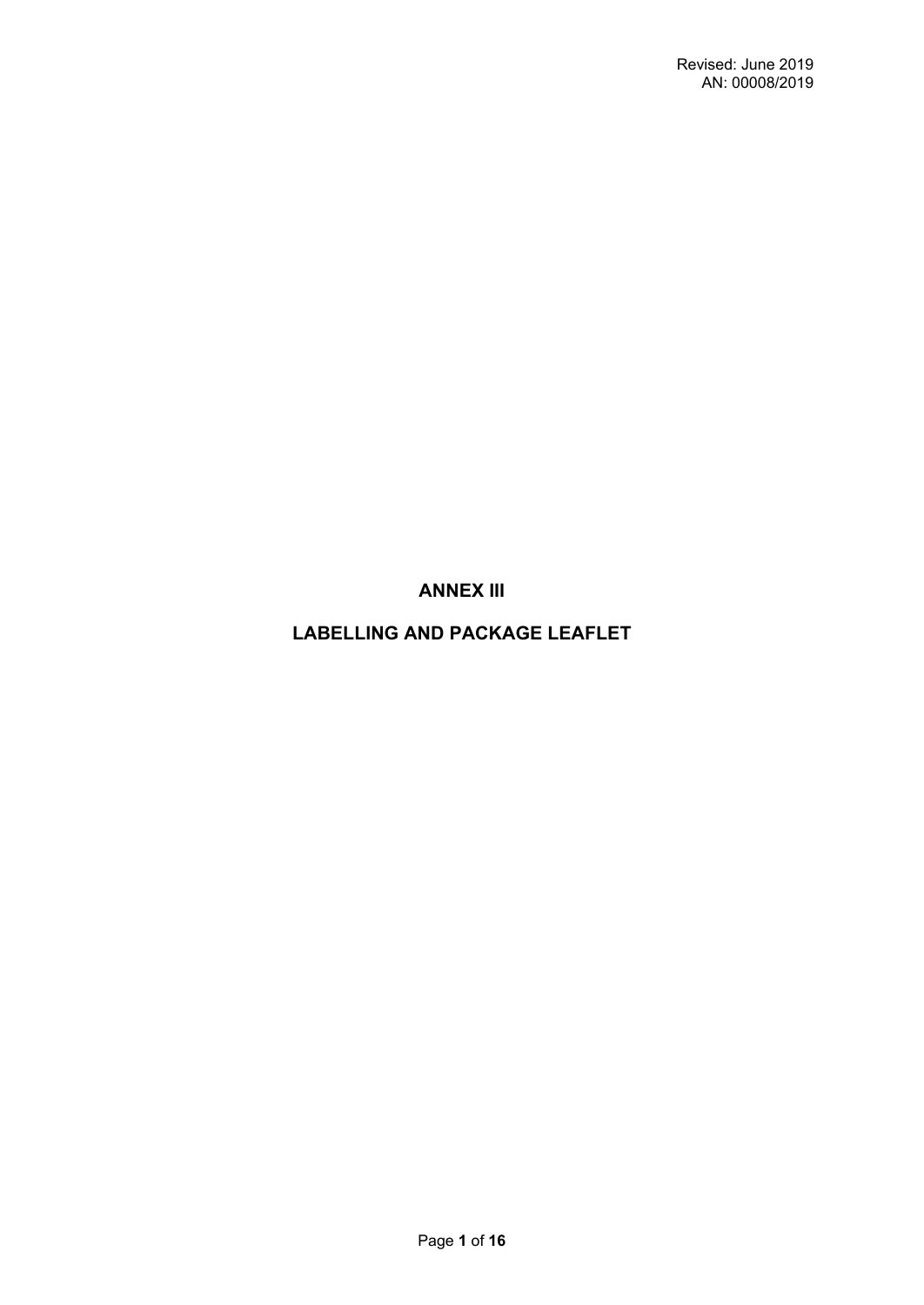# **A. LABELLING**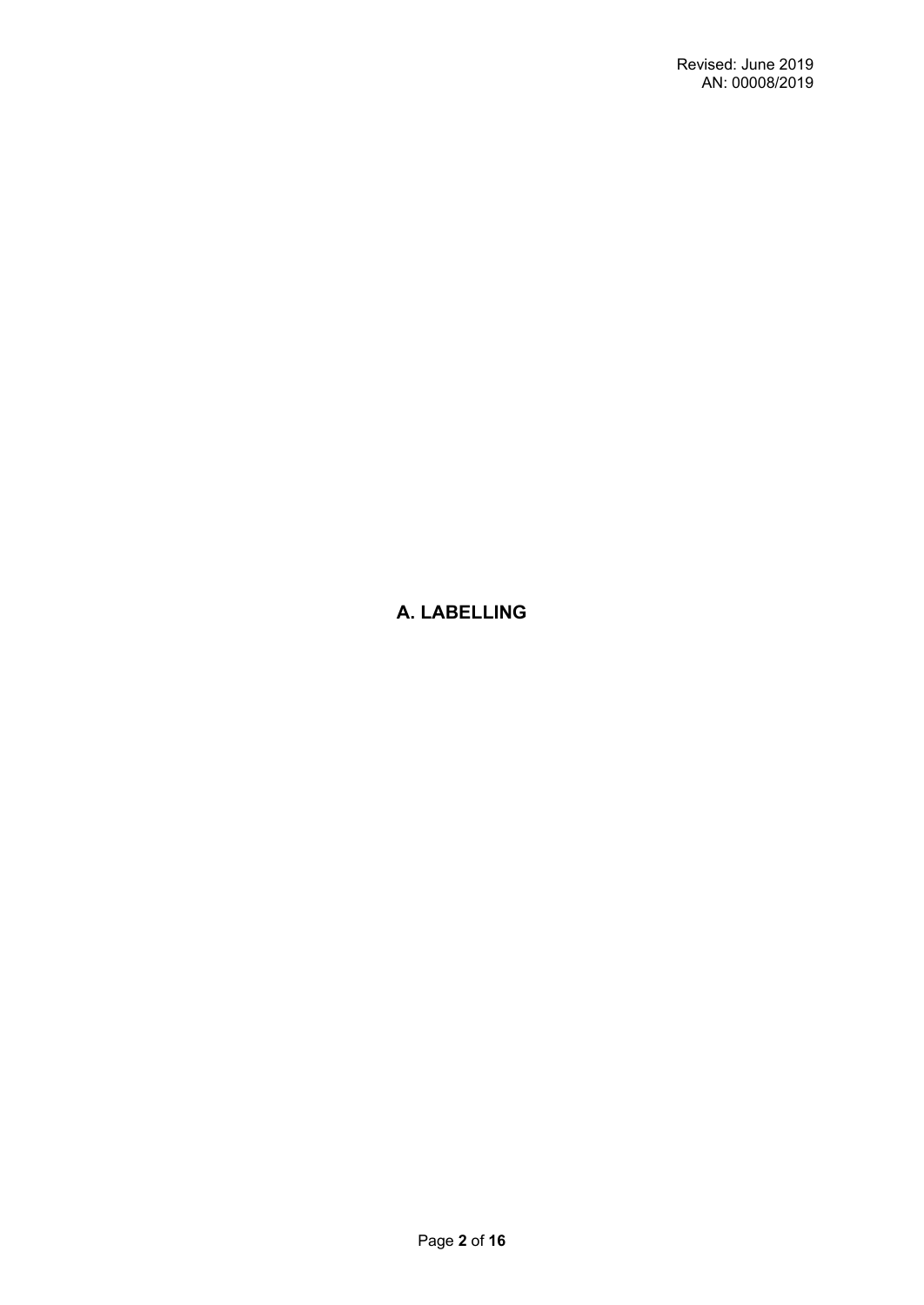# **PARTICULARS TO APPEAR ON THE OUTER PACKAGE**

# **CARTON FOR TABLET CONTAINER**

## **1. NAME OF THE VETERINARY MEDICINAL PRODUCT**

Felidale 5 mg coated tablets for cats Thiamazole

# **2. STATEMENT OF ACTIVE AND OTHER SUBSTANCES**

1 tablet contains: Active substance: Thiamazole 5 mg Excipients: Titanium Dioxide (E171) Beta-Carotene (E160a)

## **3. PHARMACEUTICAL FORM**

#### Coated Tablets

#### **4. PACKAGE SIZE**

100 coated Tablets

### **5. TARGET SPECIES**

Cats.

### **6. INDICATIONS**

For the stabilisation of hyperthyroidism in cats prior to surgical thyroidectomy. For the long-term treatment of feline hyperthyroidism.

### **7. METHOD AND ROUTE OF ADMINISTRATION**

Read the package leaflet before use. For oral administration only.

### **8. WITHDRAWAL PERIOD**

Not applicable.

## **9. SPECIAL WARNINGS, IF NECESSARY**

#### Read the package leaflet before use.

For user warnings, please read the package leaflet.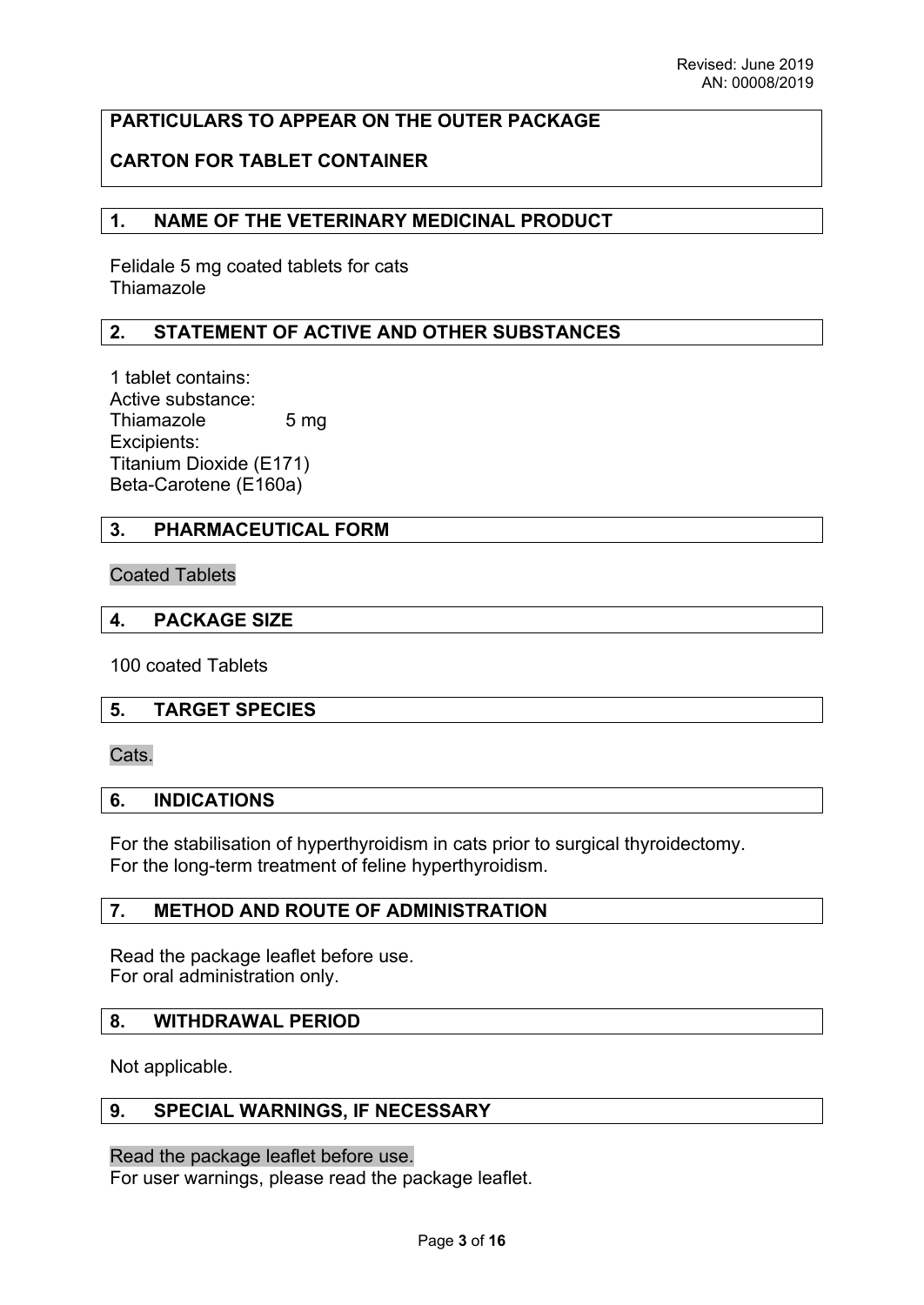## **10. EXPIRY DATE**

## EXP: {month/year}

## **11. SPECIAL STORAGE CONDITIONS**

Do not store above 25°C.

Keep the container tightly closed in order to protect from moisture. Keep the container in the outer carton.

## **12. SPECIAL PRECAUTIONS FOR THE DISPOSAL OF UNUSED PRODUCTS OR WASTE MATERIALS, IF ANY**

Disposal: Read package leaflet..

## **13. THE WORDS "FOR ANIMAL TREATMENT ONLY" AND CONDITIONS OR RESTRICTIONS REGARDING SUPPLY AND USE, if applicable**

For animal treatment only.

To be supplied only on veterinary prescription.

## **14. THE WORDS "KEEP OUT OF THE SIGHT AND REACH OF CHILDREN"**

Keep out of the sight and reach of children.

# **15. NAME AND ADDRESS OF THE MARKETING AUTHORISATION HOLDER**

Dechra Limited Snaygill Industrial Estate Keighley Road **Skipton** North Yorkshire BD23 2RW United Kingdom

# **16. MARKETING AUTHORISATION NUMBER**

UK: Vm10434/4076

POM-V

# **17. MANUFACTURER'S BATCH NUMBER**

Lot {number}

### **OTHER INFORMATION**

Veterinary medicinal product authorised for use in UK.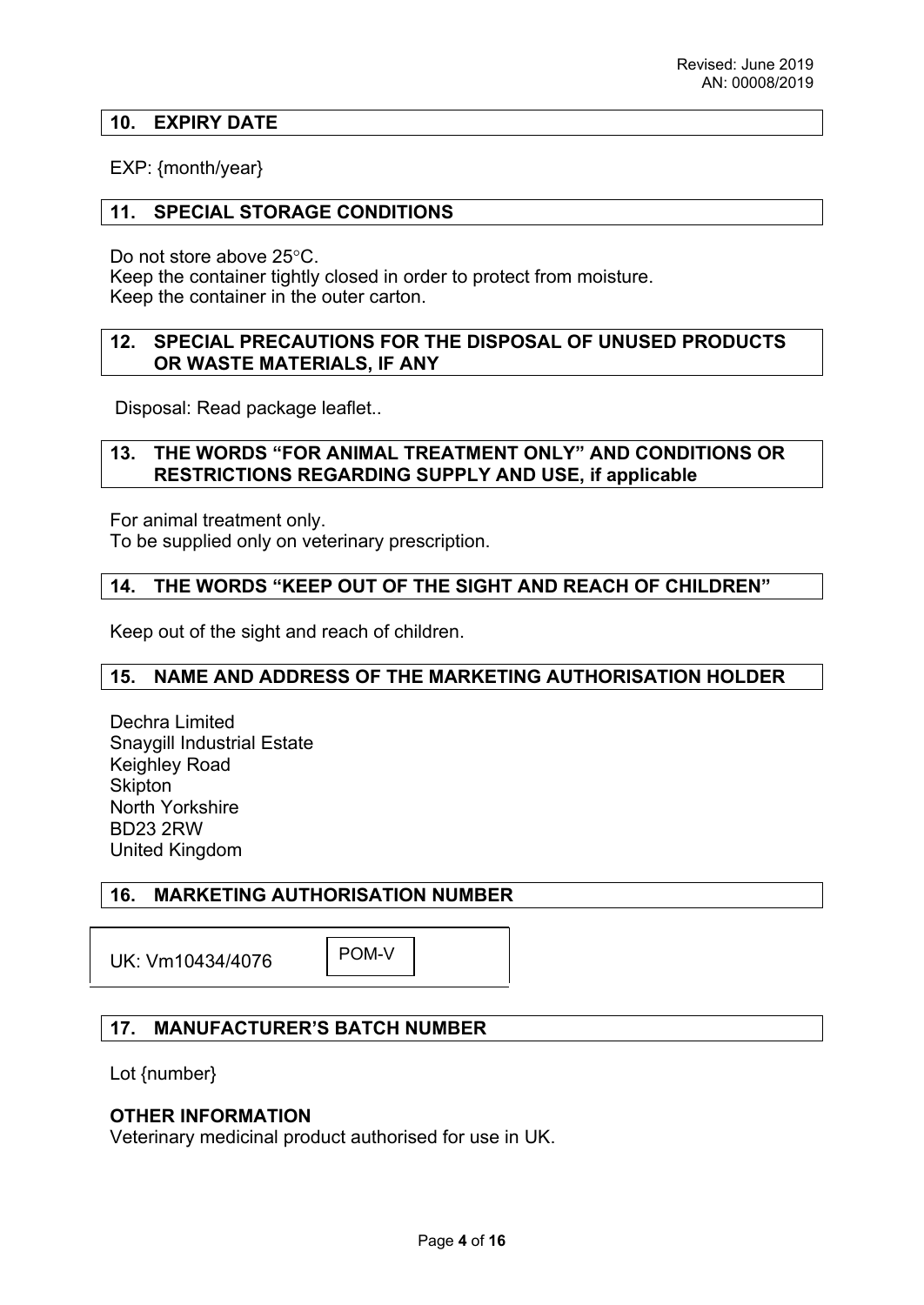# **PARTICULARS TO APPEAR ON THE OUTER PACKAGE**

# **CARTON FOR BLISTER**

## **1. NAME OF THE VETERINARY MEDICINAL PRODUCT**

Felidale 5 mg Coated tablets for cats Thiamazole

## **2. STATEMENT OF ACTIVE AND OTHER SUBSTANCES**

1 tablet contains: Active substance: Thiamazole 5 mg Excipients: Titanium Dioxide (E171) Beta-Carotene (E160a)

## **3. PHARMACEUTICAL FORM**

Coated Tablets

### **4. PACKAGE SIZE**

100 coated Tablets

### **5. TARGET SPECIES**

Cats.

#### **6. INDICATIONS**

For the stabilisation of hyperthyroidism in cats prior to surgical thyroidectomy. For the long-term treatment of feline hyperthyroidism.

### **7. METHOD AND ROUTE OF ADMINISTRATION**

Read the package leaflet before use. For oral administration only.

# **8. WITHDRAWAL PERIOD**

Not applicable.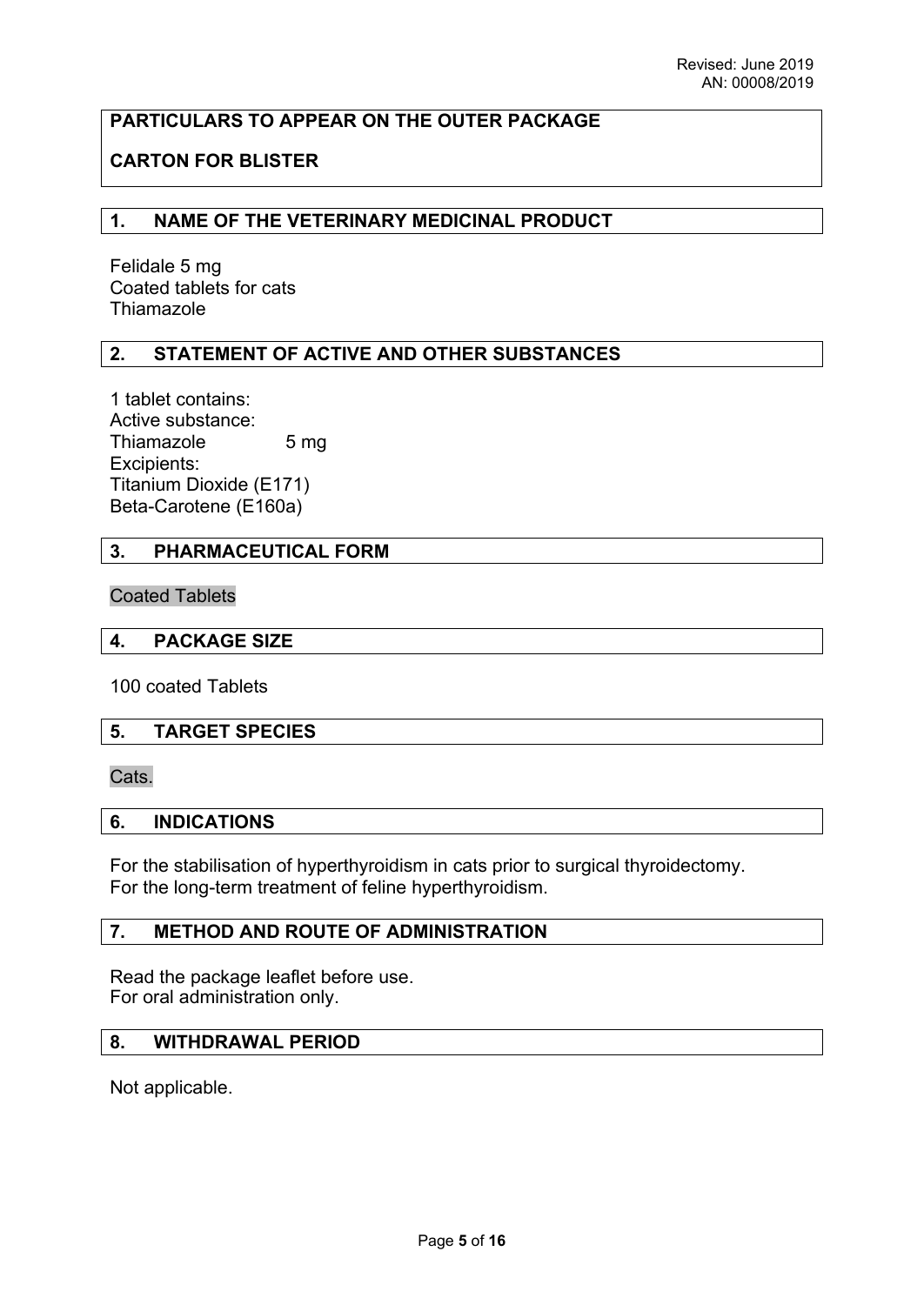### **9. SPECIAL WARNINGS, IF NECESSARY**

### Read the package leaflet before use.

For user warnings, please read the package leaflet.

### **10. EXPIRY DATE**

EXP: {month/year}

### **11. SPECIAL STORAGE CONDITIONS**

Do not store above 25°C. Keep the blister strips in the carton.

## **12. SPECIAL PRECAUTIONS FOR THE DISPOSAL OF UNUSED PRODUCTS OR WASTE MATERIALS, IF ANY**

Disposal: Read package leaflet..

### **13. THE WORDS "FOR ANIMAL TREATMENT ONLY" AND CONDITIONS OR RESTRICTIONS REGARDING SUPPLY AND USE, if applicable**

For animal treatment only.

To be supplied only on veterinary prescription.

# **14. THE WORDS "KEEP OUT OF THE SIGHT AND REACH OF CHILDREN"**

Keep out of the sight and reach of children.

### **15. NAME AND ADDRESS OF THE MARKETING AUTHORISATION HOLDER**

Dechra Limited Snaygill Industrial Estate Keighley Road **Skipton** North Yorkshire BD23 2RW UK

### **16. MARKETING AUTHORISATION NUMBER**

UK: Vm10434/4076 POM-V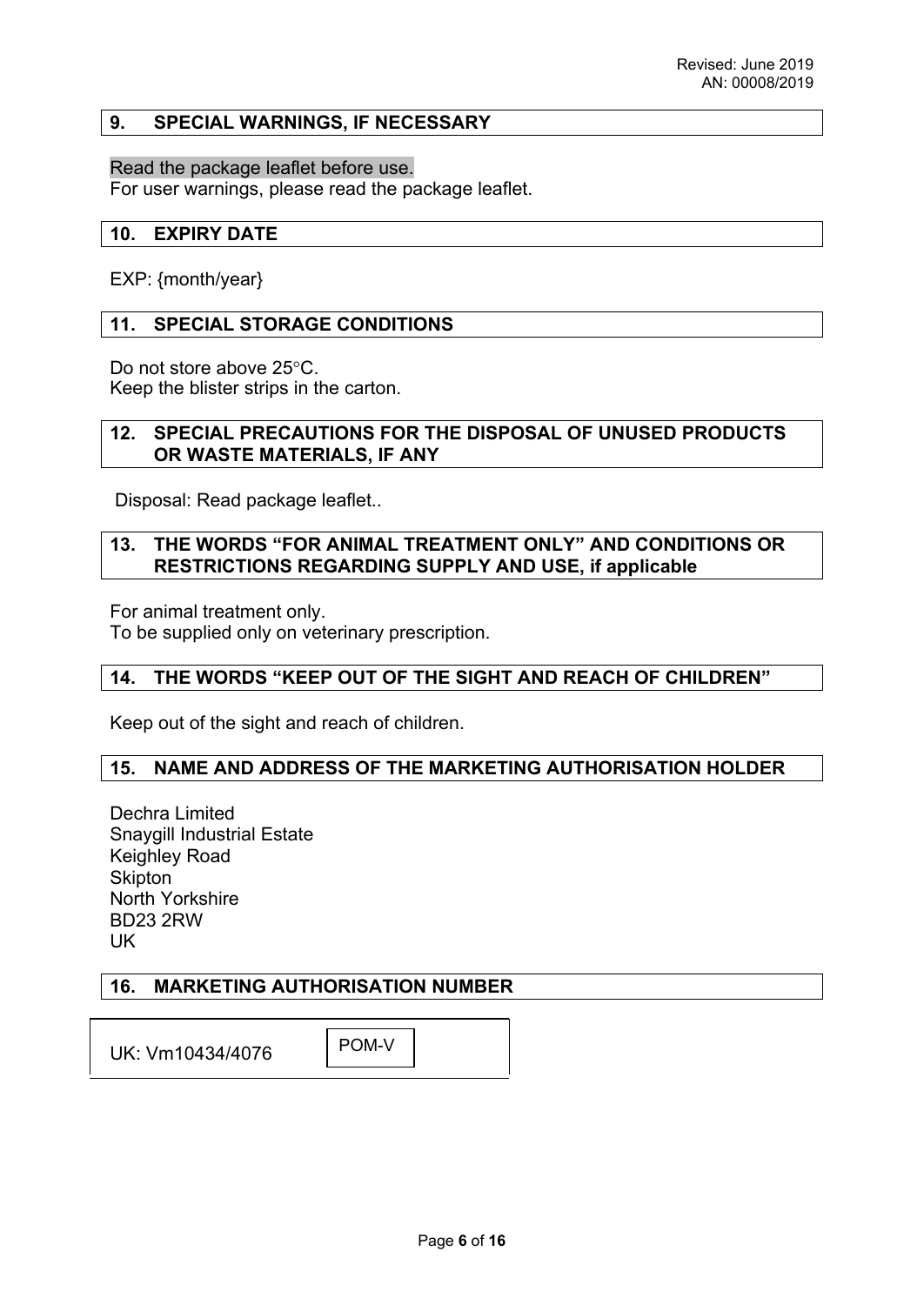# **17. MANUFACTURER'S BATCH NUMBER**

Lot {number}

# **OTHER INFORMATION**

Veterinary medicinal product authorised for use in UK.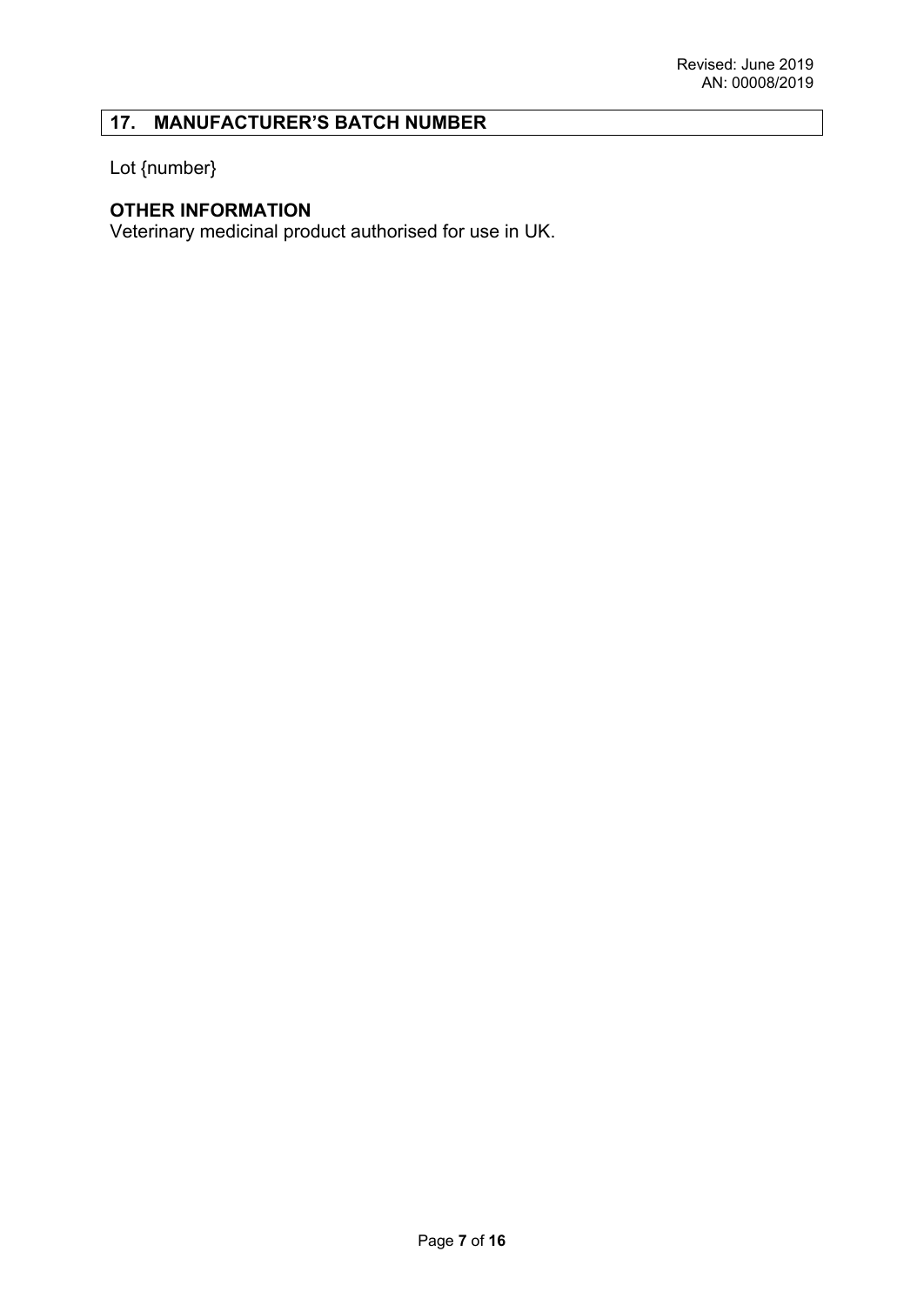# **MINIMUM PARTICULARS TO APPEAR ON SMALL IMMEDIATE PACKAGING UNITS**

# **LABEL**

# **1. NAME OF THE VETERINARY MEDICINAL PRODUCT**

Felidale 5 mg Coated Tablets for Cats **Thiamazole** 

## **2. QUANTITY OF THE ACTIVE SUBSTANCE(S)**

1 tablet contains: Active substance: Thiamazole 5 mg Excipients: Titanium Dioxide (E171); Beta-Carotene (E160a).

# **3. CONTENTS BY WEIGHT, BY VOLUME OR BY NUMBER OF DOSES**

100 coated tablets.

## **4. ROUTE OF ADMINISTRATION**

For oral administration only. Read the package leaflet before use.

### **5. WITHDRAWAL PERIOD**

Not applicable.

### **6. BATCH NUMBER**

Lot: {number}

### **7. EXPIRY DATE**

EXP: {month/year}

# **8. THE WORDS "FOR ANIMAL TREATMENT ONLY"**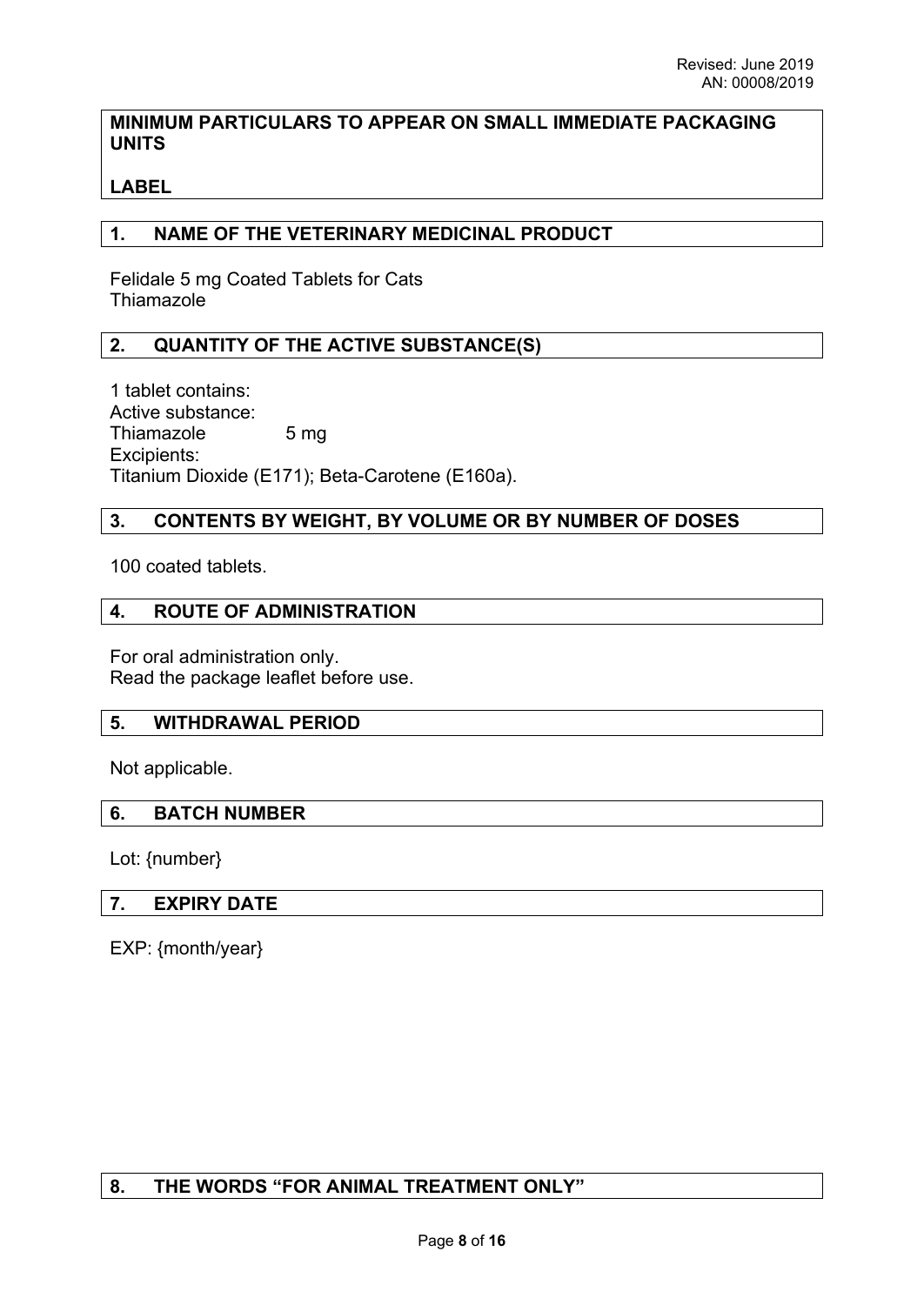For animal treatment only.

# **OTHER INFORMATION**

Read the package leaflet before use for full instructions, including user warnings. To be supplied only on veterinary prescription. Veterinary medicinal product authorised for use in UK.

Marketing authorisation holder: Dechra Limited – UK

UK: Vm 10434/4076 POM-V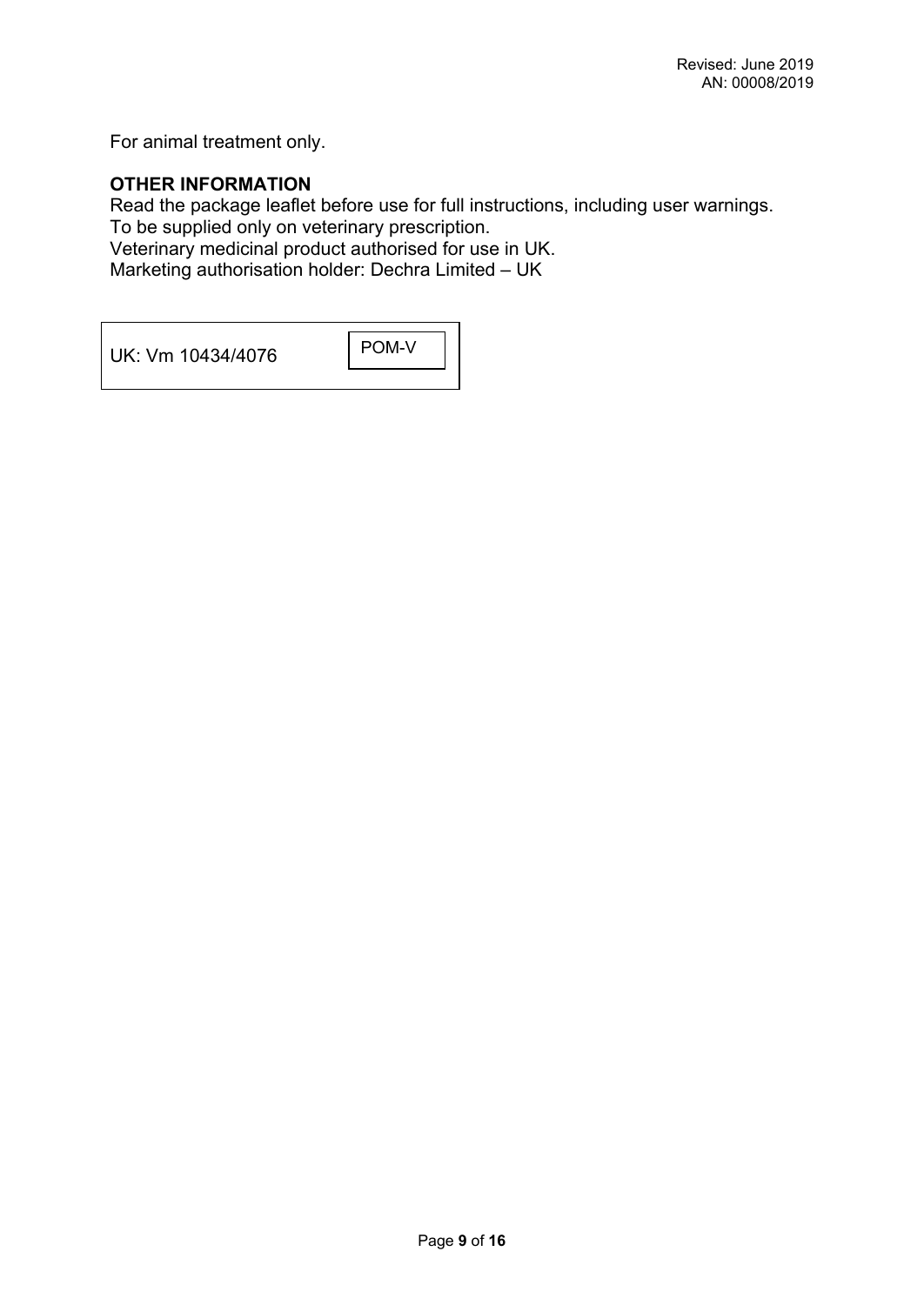# **MINIMUM PARTICULARS TO APPEAR ON BLISTERS OR STRIPS**

# **BLISTER**

## **1. NAME OF THE VETERINARY MEDICINAL PRODUCT**

Felidale 5 mg Coated tablets for cats **Thiamazole** 

## **2. NAME OF THE MARKETING AUTHORISATION HOLDER**

Dechra Limited

#### **3. EXPIRY DATE**

EXP:

### **4. BATCH NUMBER**

Lot:

## **5. THE WORDS "FOR ANIMAL TREATMENT ONLY"**

For animal treatment only.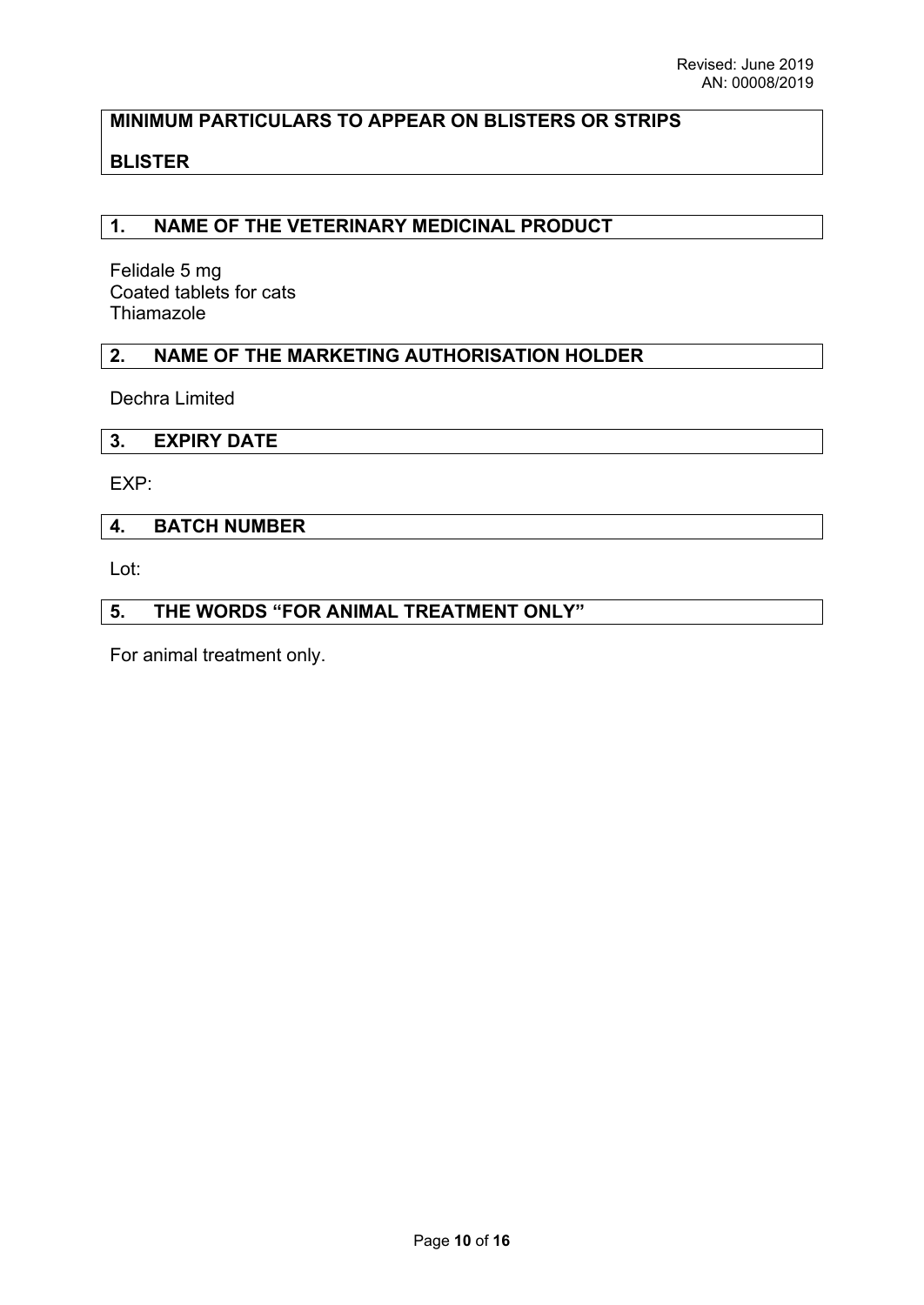# **B. PACKAGE LEAFLET**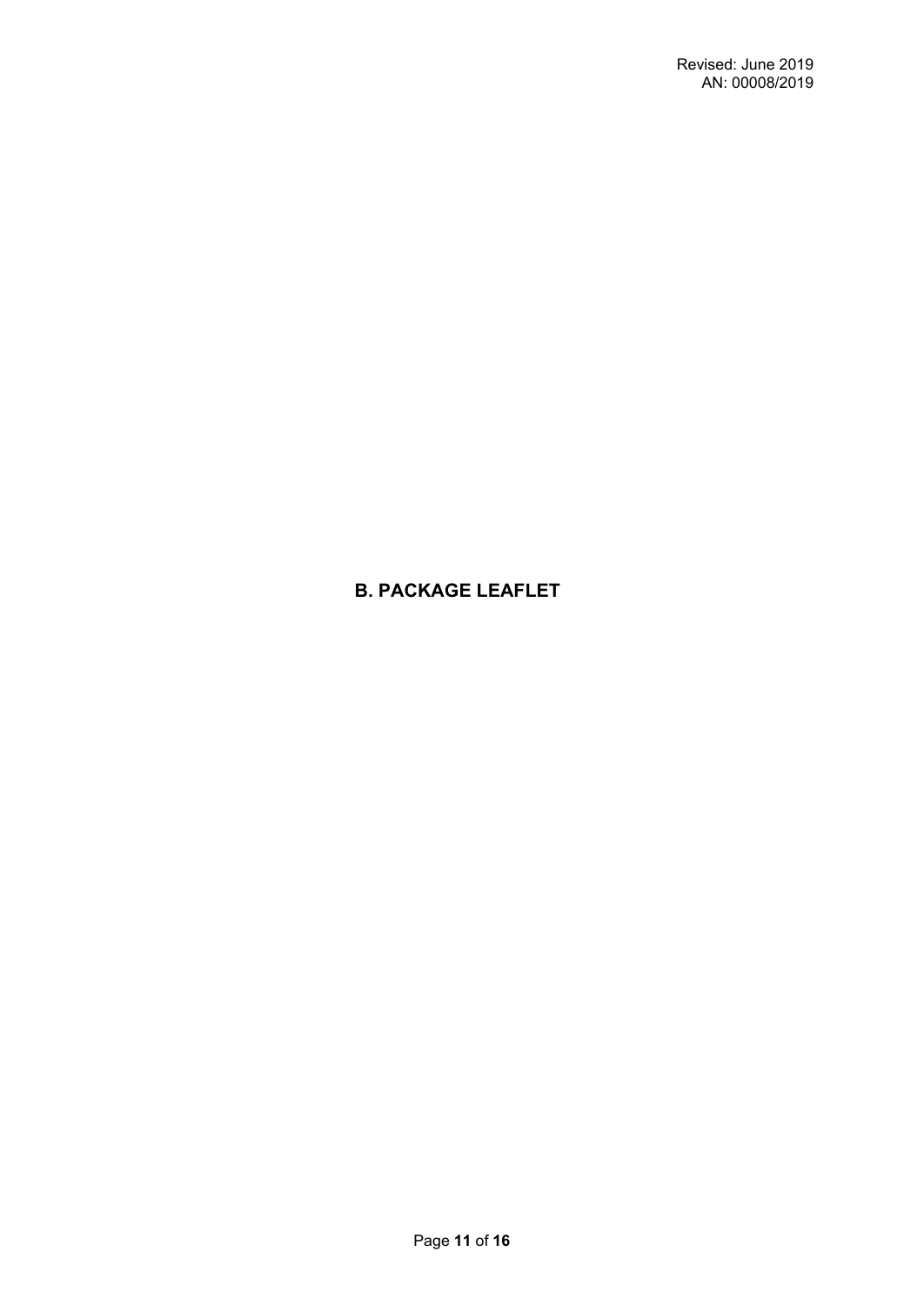## **PACKAGE LEAFLET Felidale 5 mg coated tablets for cats**

# **1. NAME AND ADDRESS OF THE MARKETING AUTHORISATION HOLDER AND OF THE MANUFACTURING AUTHORISATION HOLDER RESPONSIBLE FOR BATCH RELEASE, IF DIFFERENT**

Marketing authorisation holder: Dechra Limited Snaygill Industrial Estate Keighley Road Skipton<sup>1</sup> North Yorkshire BD23 2RW United Kingdom

Manufacturer responsible for batch release: Genera Inc., Svetonedeljska cesta 2, Kalinovica, 10436 Rakov Potok, Croatia

Dales Pharmaceuticals Limited Snaygill Industrial Estate Keighley Road **Skipton** North Yorkshire BD23 2RW United Kingdom

# **2. NAME OF THE VETERINARY MEDICINAL PRODUCT**

Felidale 5 mg coated tablets for cats **Thiamazole** 

# **3. STATEMENT OF THE ACTIVE SUBSTANCE AND OTHER INGREDIENTS**

1 tablet contains: Active substance: Thiamazole 5 mg. Excipients: Titanium Dioxide (E171); Beta-Carotene (E160a).

Orange sugar-coated biconvex tablets.

# **4. INDICATIONS**

For the stabilisation of hyperthyroidism in cats prior to surgical thyroidectomy. For the long-term treatment of feline hyperthyroidism.

# **5. CONTRAINDICATIONS**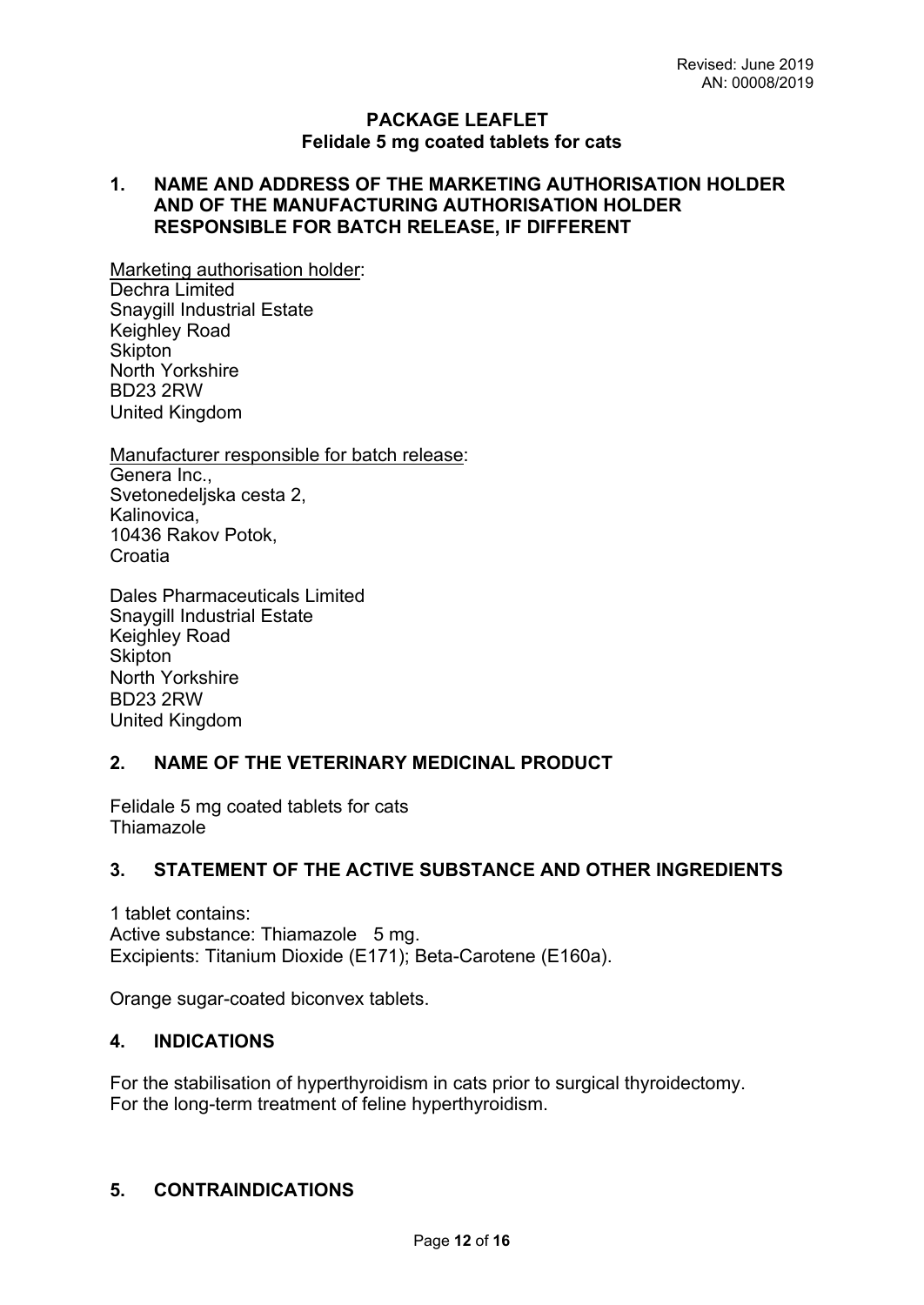Do not use in cats suffering from systemic disease such as primary liver disease or diabetes mellitus.

Do not use in cats showing signs of autoimmune disease.

Do not use in animals with disorders of white blood cells, such as neutropaenia and lymphopaenia.

Do not use in animals with platelet disorders and coagulopathies (particularly thrombocytopaenia).

Do not use in cats with hypersensitivity to thiamazole or the excipient, polyethylene glycol.

Do not use in pregnant or lactating females.

Please refer to 'Special warnings'.

## **6. ADVERSE REACTIONS**

Adverse reactions have been reported following long term control of hyperthyroidism. In many cases, signs may be mild and transitory and not a reason for withdrawal of treatment. The more serious effects are mainly reversible when medication is stopped.

Adverse reactions are uncommon. The most common clinical side effects that are reported include vomiting, inappetance/anorexia, lethargy, severe pruritus and excoriations of the head and neck, bleeding diathesis and icterus associated with hepatopathy, and haematological abnormalities (eosinophilia, lymphocytosis, neutropaenia, lymphopaenia, slight leucopaenia, agranulocytosis, thrombocytopaenia or haemolytic anaemia). These side effects resolve within 7-45 days after cessation of thiamazole therapy.

Possible immunological side effects include anaemia, with rare side effects including thrombocytopaenia and serum anti-nuclear antibodies, and, very rarely,

lymphadenopathy. Treatment should be stopped immediately and alternative therapy considered following a suitable period for recovery.

Following long-term treatment with thiamazole in rodents, an increased risk of neoplasia in the thyroid gland has been shown to occur, but no evidence is available in cats.

If you notice any serious effects or any other effects not mentioned in this leaflet, please inform your veterinary surgeon.

# **7. TARGET SPECIES**

Cats.

# **8. DOSAGE FOR EACH SPECIES, ROUTE AND METHOD OF ADMINISTRATION**

For oral administration only.

The 5 mg tablet is suitable for cats requiring higher dose rates, or to facilitate compliance (see below).

In the light of recent studies, and the introduction of a 2.5 mg tablet, it is recommended to use the 2.5 mg tablet for stabilisation in the first instance. For the stabilisation of feline hyperthyroidism prior to surgical removal of the thyroid gland, one 2.5 mg tablet morning and evening. This should ensure euthyroidism within 3 weeks in most cases.

For long-term treatment of hyperthyroidism, the starting dose should be 2.5 mg twice daily. After 3 weeks, the dose should be titrated to effect according to the serum total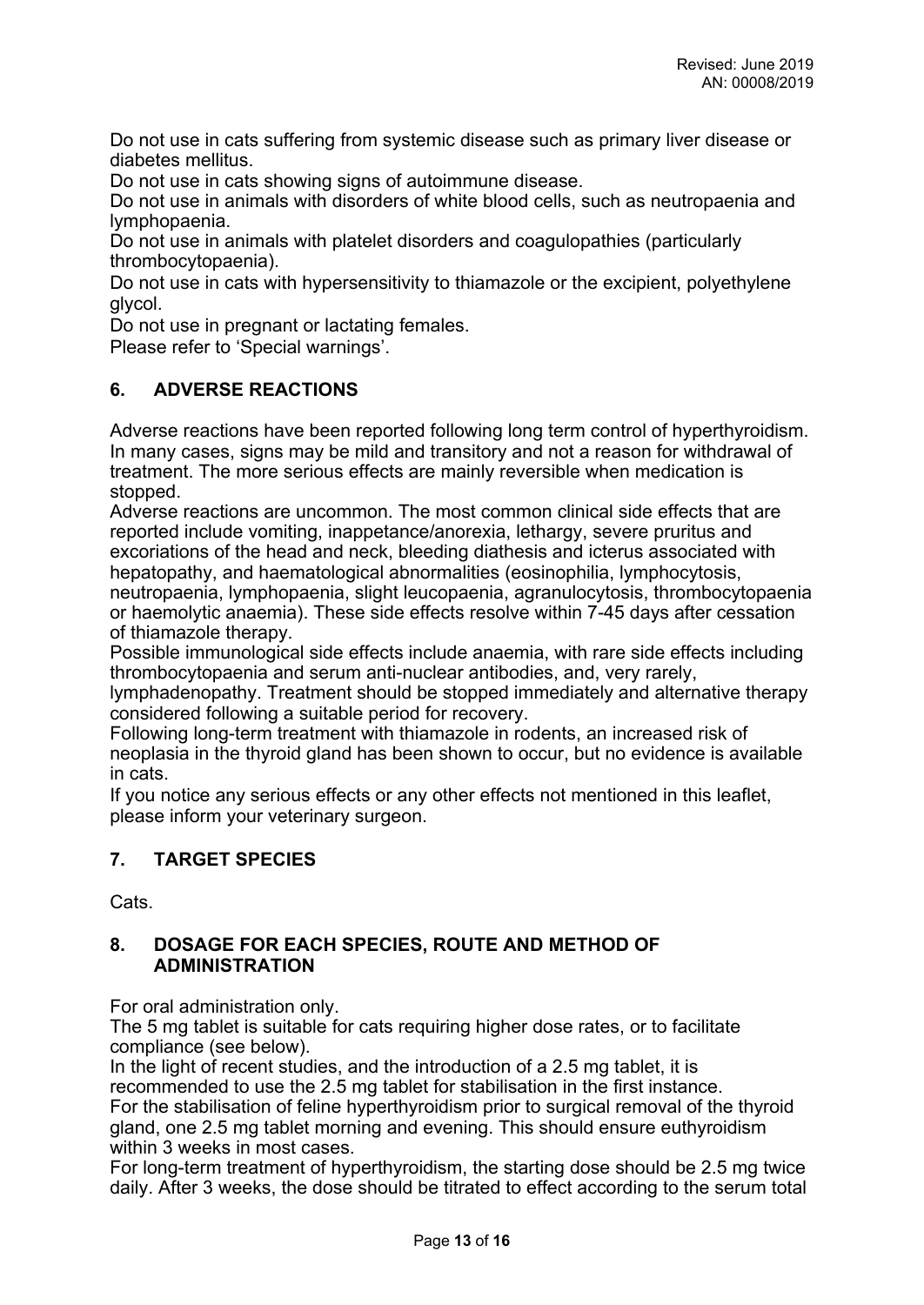T4. Dose adjustments should be made by increments of 2.5 mg. Wherever possible, the total daily dose should be divided into two and administered morning and evening. Tablets should not be split. The aim should be to achieve the lowest possible dose rate.

If, for reasons of compliance, once daily dosing with a 5 mg tablet is preferable, then this is acceptable although reduced efficacy can be expected compared to a twice daily regime. The 5 mg tablet is also suitable for cats requiring higher dose rates. The dose administered must not exceed 20 mg/day.

For long-term treatment of hyperthyroidism the animal should be treated for life.

# **9. ADVICE ON CORRECT ADMINISTRATION**

Haematology, biochemistry and serum total T4 should be assessed before initiating treatment and after 3 weeks, 6 weeks, 10 weeks, 20 weeks, and thereafter every 3 months and the dose titrated as necessary. If more than 10 mg per day is required animals should be monitored particularly carefully.

## **10. WITHDRAWAL PERIOD**

Not applicable.

# **11. SPECIAL STORAGE PRECAUTIONS**

Keep out of the sight and reach of children.

Do not store above 25°C.

Do not use this veterinary medicinal product after the expiry date which is stated on the label and carton after EXP. The expiry date refers to the last day of that month. Tablet container: Keep the container tightly closed in order to protect from moisture. Keep the container in the outer carton.

Blister: Keep the blister strips in the carton.

# **12. SPECIAL WARNINGS**

Special precautions for use in animals:

As thiamazole can cause haemoconcentration, cats should always have access to drinking water.

If more than 10 mg per day is required animals should be monitored particularly carefully.

Use of the product in cats with renal dysfunction should be subject to careful risk : benefit assessment by the clinician. Due to the effect thiamazole can have on reducing the glomerular filtration rate, the effect of therapy on renal function should be monitored closely as deterioration of an underlying condition may occur. Haematology must be monitored due to risk of leucopenia or haemolytic anaemia. Any animal that suddenly appears unwell during therapy, particularly if they are febrile, should have a blood sample taken for routine haematology and biochemistry. Neutropenic animals (neutrophil counts  $\leq$  2.5 x 10<sup>9</sup>/l) should be treated with prophylactic bactericidal antibacterial drugs and supportive therapy (please refer to section "Amounts to be administered and administration route" for monitoring instructions).

Use during pregnancy, lactation or lay: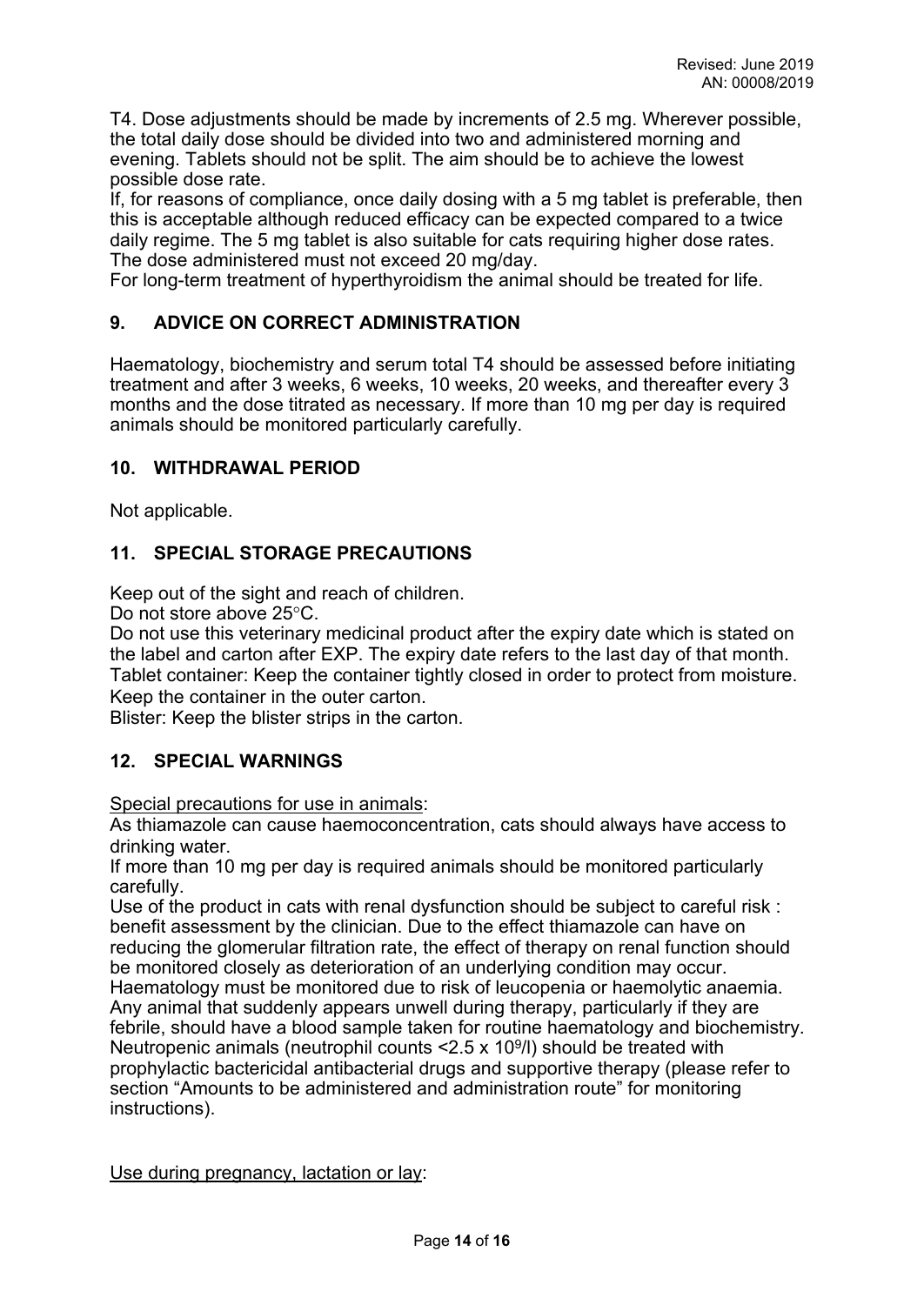Laboratory studies in rats and mice have shown evidence of teratogenic and embryotoxic effects of thiamazole. The safety of the product was not assessed in pregnant or lactating cats. Do not use in pregnant or lactating females.

Interaction with other medicinal products and other forms of interaction:

If your cat is being treated with any other medications advise your veterinary surgeon prior to the use of Felidale.

Concurrent treatment with phenobarbital may reduce the clinical efficacy of thiamazole.

Thiamazole is known to reduce the hepatic oxidation of benzimidazole wormers and may lead to increases in their plasma concentrations when given concurrently.

Thiamazole is immunomodulatory, therefore this should be taken into account when considering vaccination programmes.

### Special precautions to be taken by the person administering the veterinary medicinal product to animals:

Wash hands after use.

In the case of accidental ingestion, seek medical advice immediately and show the package leaflet or the label to the physician.

Thiamazole may cause vomiting, epigastric distress, headache, fever, arthralgia, pruritus and pancytopenia. Treatment is symptomatic.

Wash hands with soap and water after handling litter used by treated animals. Do not eat, drink or smoke while handling the tablet or used litter.

Do not handle this product if you are allergic to antithyroid products. If allergic symptoms develop, such as a skin rash, swelling of the face, lips or eyes or difficulty in breathing, you should seek medical attention immediately and show the package leaflet or label to the doctor.

Do not break or crush tablets.

As thiamazole is a suspected human teratogen, women of child-bearing age and pregnant women should wear gloves when handling litter of treated cats. Pregnant women should wear gloves when handling the product.

Overdose (symptoms, emergency procedures, antidotes):

In tolerance studies in young healthy cats, the following dose-related clinical signs occurred at doses of up to 30 mg/animal/day: anorexia, vomiting, lethargy, pruritus and haematological and biochemical abnormalities such as neutropaenia, lymphopaenia, reduced serum potassium and phosphorus levels, increased magnesium and creatinine levels and the occurrence of anti-nuclear antibodies. At a dose of 30 mg/day some cats showed signs of haemolytic anaemia and severe clinical deterioration. Some of these signs may also occur in hyperthyroid cats treated at doses of up to 20 mg per day.

Excessive doses in hyperthyroid cats may result in signs of hypothyroidism. This is however unlikely, as hypothyroidism is usually corrected by negative feedback mechanisms. Please refer to the Section: 'Adverse reactions'.

If overdosage occurs, stop treatment and immediately contact your veterinary surgeon. Give symptomatic and supportive care.